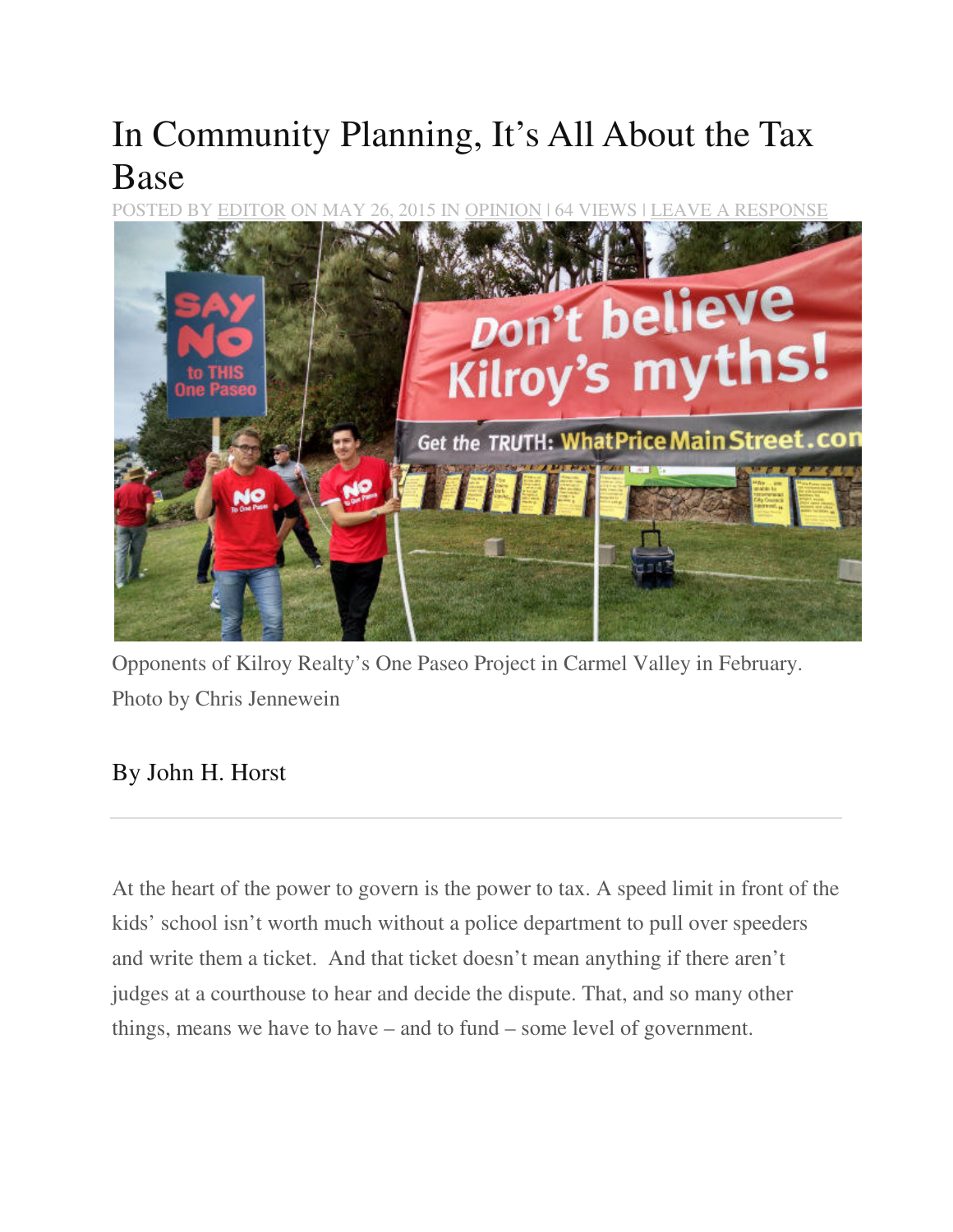And that, of course, means taxes. And community planning is all about the tax base. But to get our heads wrapped around this, we have to dive a little deeper into both the economics and even the philosophy of government. I'll try to do that here without getting us lost in the weeds of politics.

### **Economic Production is all about Land**

This should be fairly simple: In order to produce in the economy, you need to have place. If you are raising corn to sell it at the market, you have to have a place land — to raise the corn. If you are making a better mousetrap and selling them on Amazon, you have to have a place — land for a factory, maybe — to make the mousetrap.

• *Second of two parts. Read the first.*

The problem is you can't just make more land when you run out. The obvious reality of nature is there is and always will be only so much land. Thus the importance of community planning and the related idea of zoning.

If we are going to grow our food, sell that food, make things and otherwise have a functioning economy, there have to be places for these things — and for homes and apartments for the people in that economy. Then we have to have schools and parks for those people.

And the administration of all of this, and providing for the basics of civic life, requires money.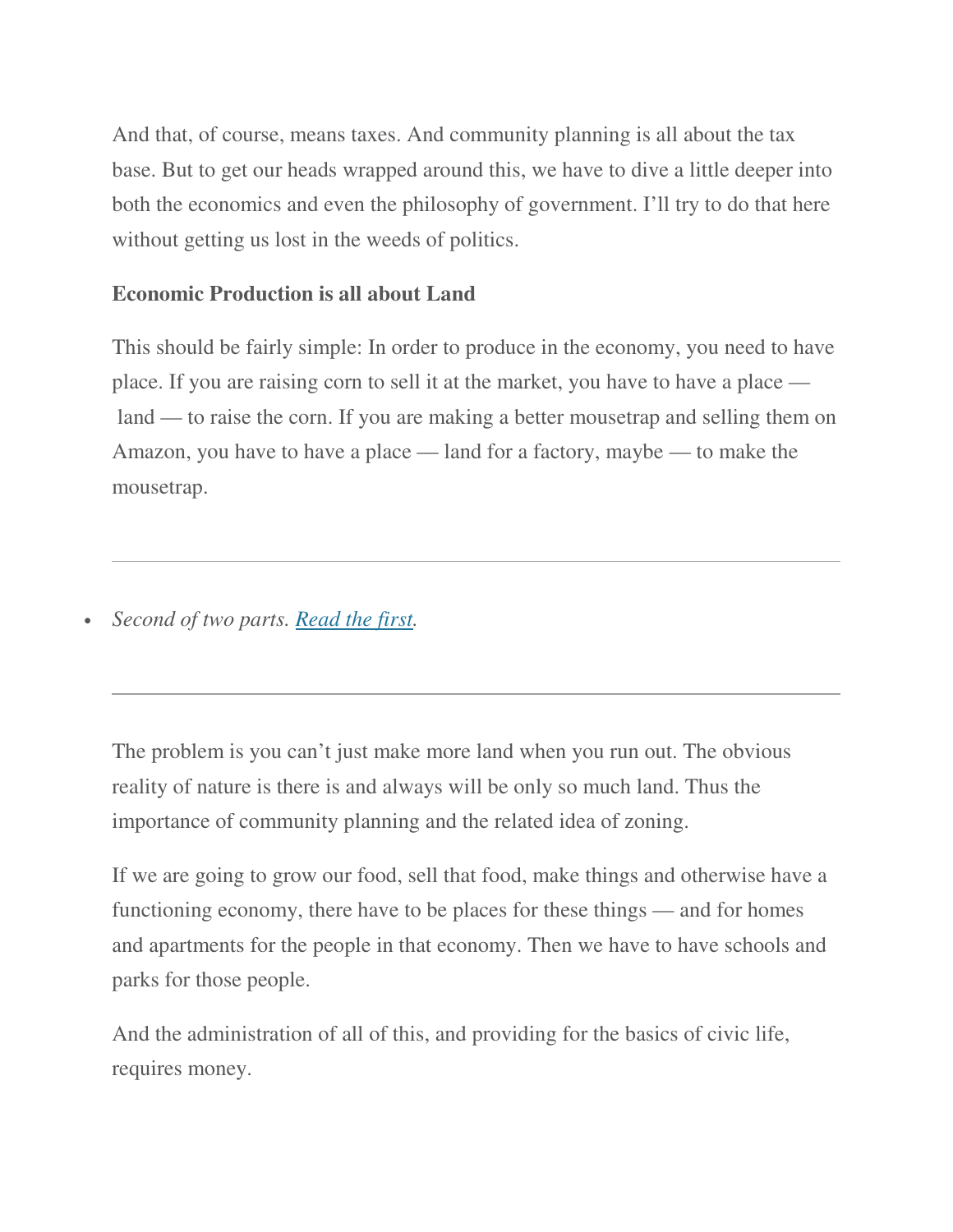

John H. Horst

### **Land Use is all about the Tax Base**

So to provide for the basics of civic life, we divide land into certain categories. We might have some land set aside as agricultural land, although we do not encounter that so much in a metropolitan area like the city of San Diego. We will need some industrial land. Because industrial materials can be dangerous, we divide that further into prime/heavy industrial and light industrial.

To accommodate shopping we will have land designated for commercial use. And then, of course, we have to live somewhere so that land will be designated as residential. Each of these land uses will generate tax revenue. In all cases, the property will generate property taxes. Industrial and commercial land will generate employment and therefore income tax revenue. Commercial land will generate sales tax revenue.

Local government budget analysts will use statistical models to calculate how much revenue can be expected from each kind of land, and slice those estimates up even further by zones which allow more or less density. And it is here where the meat of community planning is found. Here is why average citizens should pay close attention and participate in the community planning process.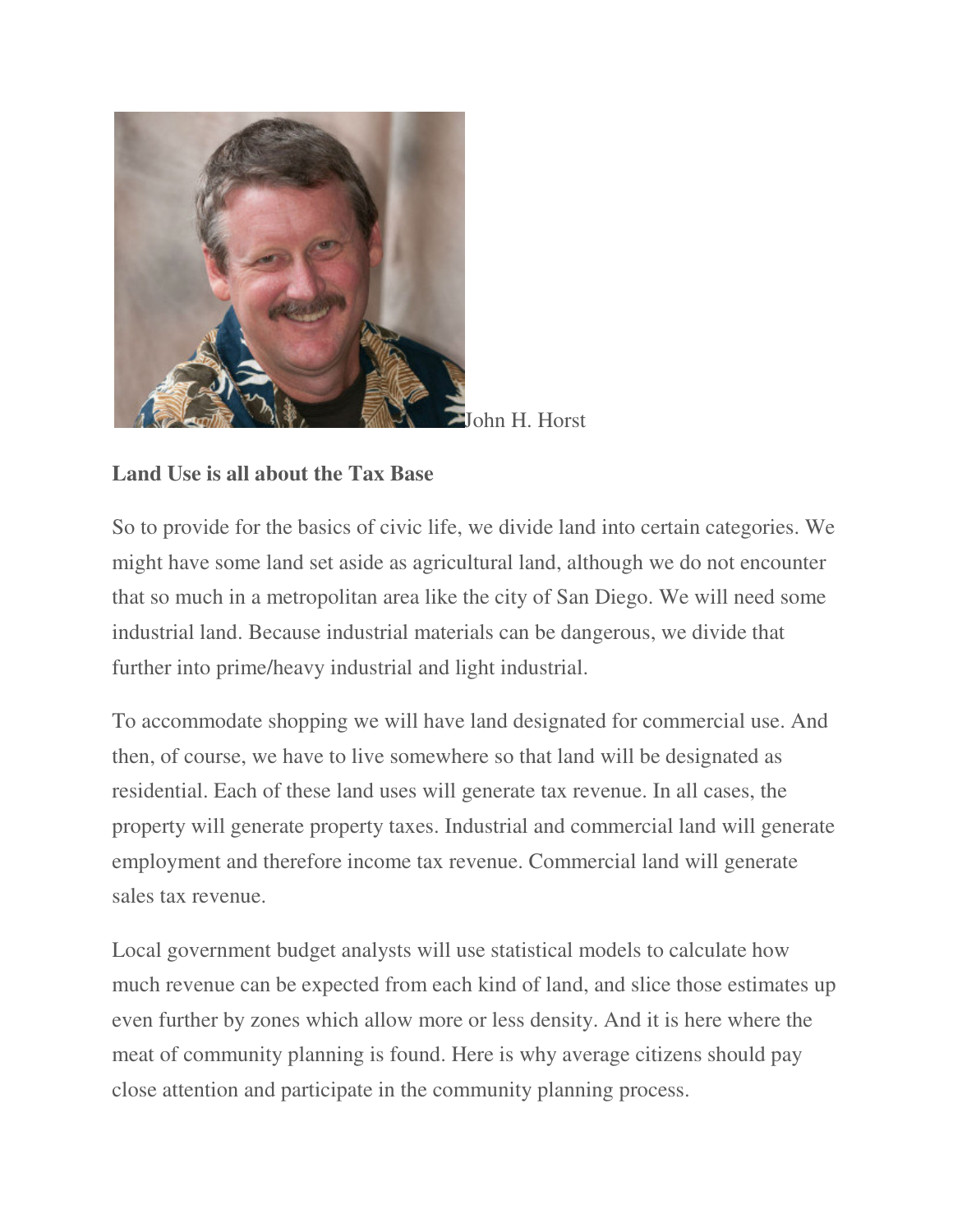#### **Density is all about Maximizing Tax Receipts & Profit**

In any community planning process there are three basic stakeholders: the land owners (or developers), the city and the community (i.e. you and me). It is important for the community to understand how the interests of the city and the developer overlap.

Imagine a square plot of land, 100 feet by 100 feet. That is 10,000 square feet. Let's look at that from the developer's point of view. If prime office space goes for \$5 a square foot each month, then a single floor building can be rented out for \$50,000 per month. A two-story building generates \$100,000; three stories \$150,000, and so on. If the developer is a publicly traded company, they have an obligation to return value to their shareholders, so they will want to build a multistory building to generate as much profit as possible.

Now let's look at it from the city's point of view. The first and most important thing a city does (from their point of view) is create a budget — everything follows from that. And to do this, you simply have to know how much revenue will come in. So imagine a one-floor building goes up on that 1,000-square-foot parcel. That improvement to the land makes it worth more, so more property tax revenue is generated. But if a ten-story building is built, to oversimplify a bit, the improved property is worth ten times more — meaning ten times more property tax revenue.

I do not say any of this to demonize either developers or government. Many of us probably have Real Estate Investment Trusts (REITs) somewhere in our retirement accounts, so as they return value to their shareholders, we benefit. And government is needed to provide for the basics of civic life. But we do have to remember that we are the third stakeholder, and we have to be vigilant that our interests are not overwhelmed by the profit motive of the developer and the tax revenue motive of government.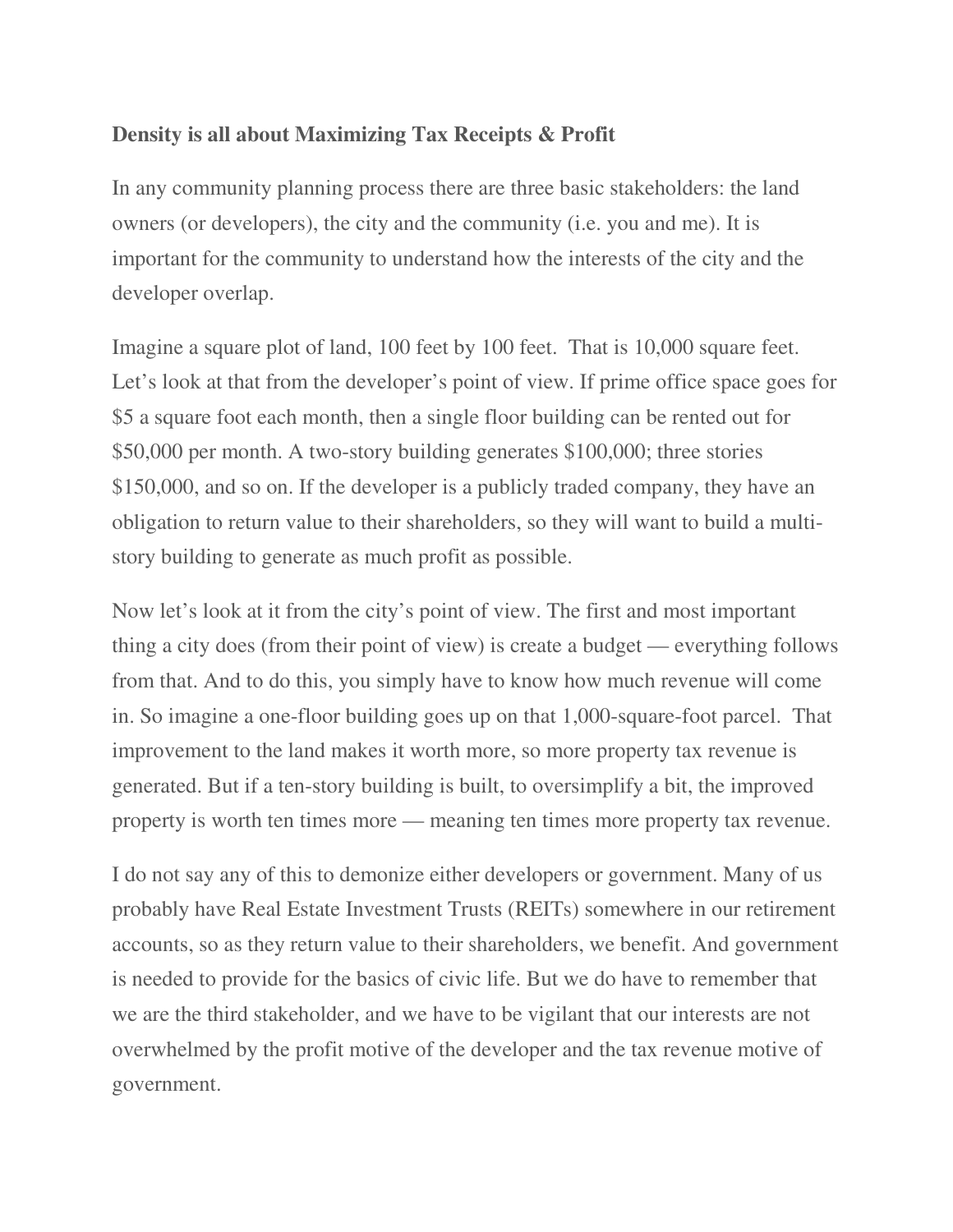#### **Who Has the** *Right* **to Tax?**

Bear with me for a little philosophical aside. Government is, again, the power to tax. But where does the *right* to tax reside? Imagine for a moment you are growing corn. For your labor in husbanding the crop, you have a natural right to the proceeds of its exchange for other things. You have this right regardless of whether any government exists or not, so it is not a right which was awarded to you by legislation; it is yours by nature.

But if there is a government, it will need some form of revenue, so the government might claim part of the proceeds from that exchange of corn. It is important to note that a tax is a price attached to an exchange. Where you will set a price for your corn, the government might set a price for the exchange (or the transaction) of your corn for something else. But since your right to those proceeds is a natural right, you also have the right to determine the price of the transaction — the tax.

In other words, the power to govern — to set and collect taxes — flows up from the governed. We invest that power in elected representatives. And our representatives then administer the zoning of lands so that a stable tax base might be created and the basics of civic life provided for. We can participate in the creation of that tax base by participating in community planning. And then it falls on us to ensure that developers and the city — who, again, have overlapping profit and tax revenue interests — do not ignore those plans when they find them inconvenient.

At the heart of this is realizing: 1) we are a stakeholder distinct from government; and 2) the right to create the tax base — to plan out areas for different kinds of uses and zones within those areas — resides with us. Collaborative progress can be made when we are vigilant to remind our representatives of these things.